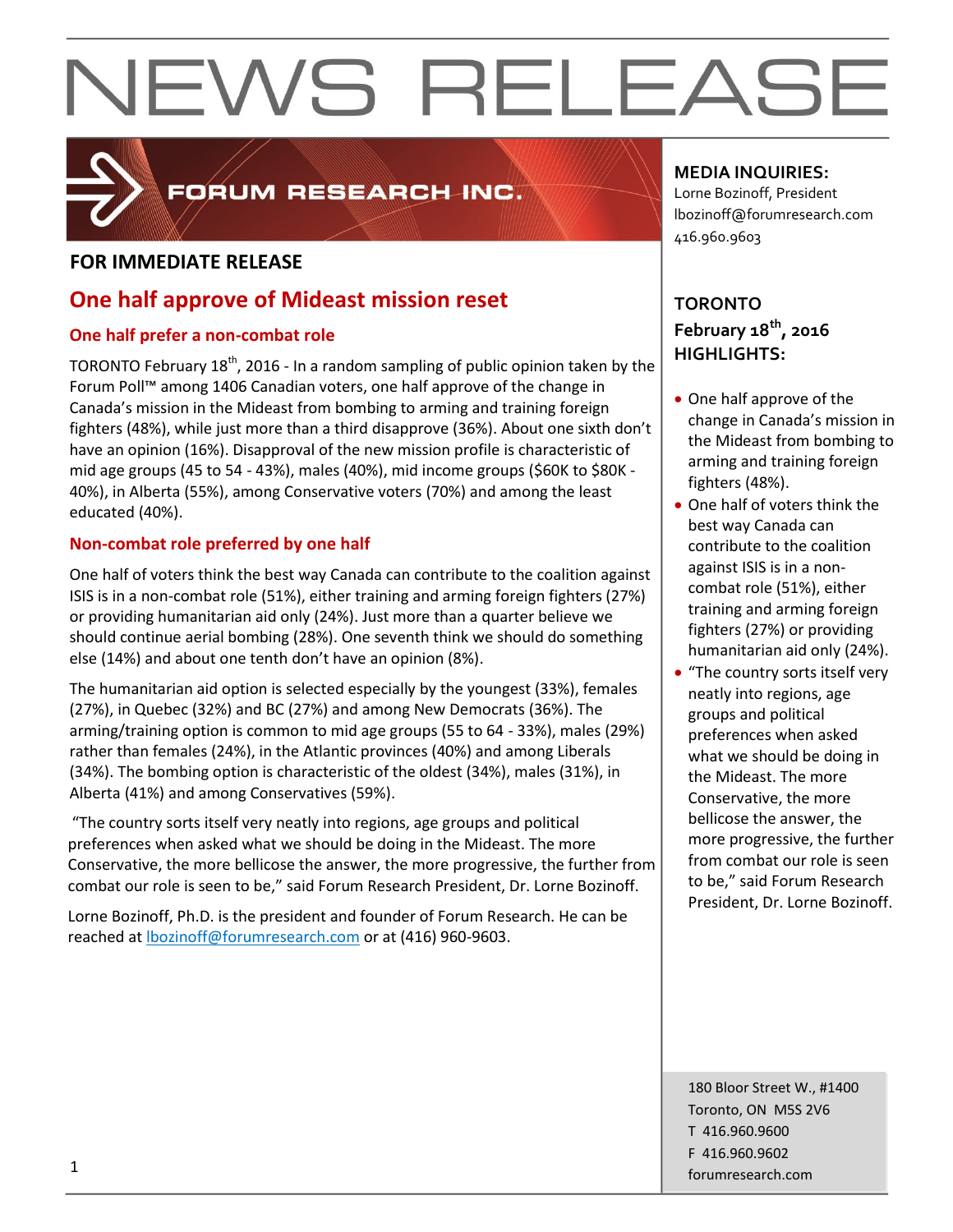#### **Methodology**

The Forum Poll™ was conducted by Forum Research with the results based on an interactive voice response telephone survey of 1406 randomly selected Canadians 18 years of age or older. The poll was conducted between February 16th and 17th, 2016**.**

FORUM RESEARCH INC.

Results based on the total sample are considered accurate +/- 3%, 19 times out of 20. Subsample results will be less accurate. Margins of error for subsample (such as age, gender) results are available at [www.forumresearch.com/samplestim.asp](http://www.forumresearch.com/samplestim.asp)

Where appropriate, the data has been statistically weighted by age, region, and other variables to ensure that the sample reflects the actual population according to the latest Census data.

This research is not necessarily predictive of future outcomes, but rather, captures opinion at one point in time. Forum Research conducted this poll as a public service and to demonstrate our survey research capabilities. Forum houses its poll results in the Data Library of the Department of Political Science at the University of Toronto.

With offices across Canada and around the world, 100% Canadian-owned Forum Research is one of the country's leading survey research firms. This Forum Poll™and other polls may be found at Forum's poll archive at [www.forumresearch.com/polls.asp](http://www.forumresearch.com/polls.asp)

**MEDIA INQUIRIES:**

Lorne Bozinoff, President lbozinoff@forumresearch.com 416.960.9603

**TORONTO February 18th, 2016**

180 Bloor Street W., #1400 Toronto, ON M5S 2V6 T 416.960.9600 F 416.960.9602 example to the contract of the contract of the contract of the contract of the contract of the contract of the contract of the contract of the contract of the contract of the contract of the contract of the contract of the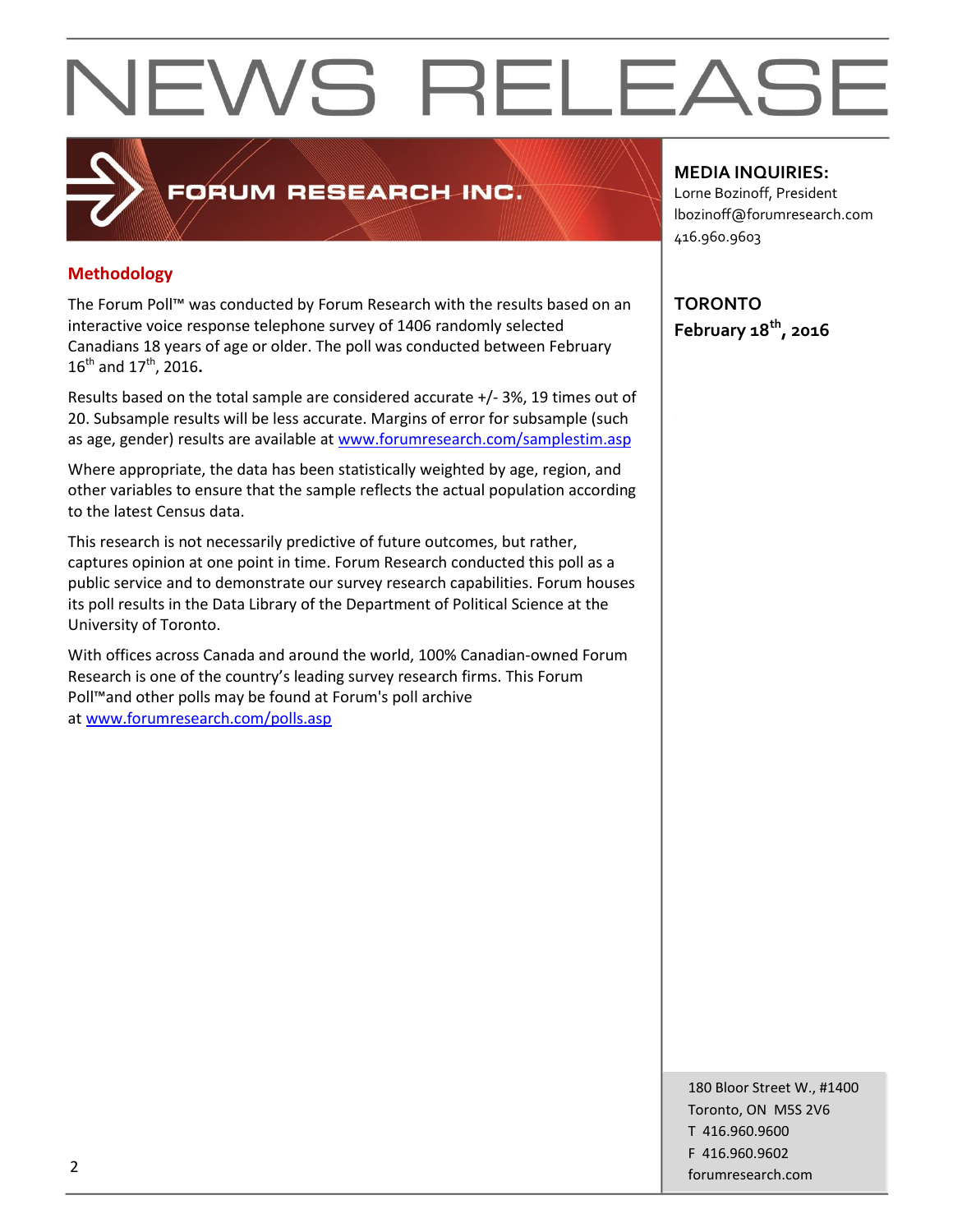### FORUM RESEARCH INC.

#### *Mission in the Mideast*

*'Canada has changed its mission in the Mideast from bombing ISIS targets to arming and training local troops to fight ISIS on the ground. Mission strength will increase from about 650 to about 850 troops. Do you approve or disapprove of this change in mission?'*

#### *[All Respondents]*

#### *Age / Gender*

| %                 | <b>Total</b> | 18-34 | 35-44 | $45 - 54$ | 55-64 | $65+$ | <b>Male</b> | <b>Female</b> |
|-------------------|--------------|-------|-------|-----------|-------|-------|-------------|---------------|
| Sample            | 1406         | 240   | 199   | 266       | 336   | 365   | 761         | 645           |
| <b>Approve</b>    | 48           | 58    | 43    | 43        | 50    | 41    | 50          | 46            |
| <b>Disapprove</b> | 36           | 28    | 40    | 43        | 33    | 42    | 40          | 33            |
| Don't know        | 16           | 15    | 17    | 14        | 17    | 17    | 10          | 21            |

#### *Region*

| %                 | <b>Total</b> | Atl | Que |     | ON   Man/Sask | AB  | BC  | <b>English</b> | <b>French</b> |
|-------------------|--------------|-----|-----|-----|---------------|-----|-----|----------------|---------------|
| Sample            | 1406         | 90  | 351 | 495 | 99            | 193 | 178 | 1076           | 330           |
| Approve           | 48           | 63  | 48  | 48  | 46            | 34  | 49  | 48             | 48            |
| <b>Disapprove</b> | 36           | 25  | 38  | 35  | 34            | 55  | 30  | 36             | 37            |
| Don't know        | 16           | 12  | 14  | 17  | 20            |     |     | 16             | 15            |

#### *Federal Vote Preference*

| ℅                 | <b>Total</b> | Cons | Lib | <b>NDP</b> | Green <b>Z</b> | Bloc | <b>Other Parties</b> |
|-------------------|--------------|------|-----|------------|----------------|------|----------------------|
| Sample            | 1406         | 435  | 599 | 156        | 90             | 46   | 33                   |
| <b>Approve</b>    | 48           | 16   | 68  | 53         | 51             | 53   | 29                   |
| <b>Disapprove</b> | 36           | 70   | 19  | 22         | 25             | 30   | 57                   |
| Don't know        | 16           | 14   | 13  | 24         | 24             | 17   | 14                   |

#### **MEDIA INQUIRIES:**

Lorne Bozinoff, President lbozinoff@forumresearch.com 416.960.9603

#### **TORONTO February 18th, 2016**

180 Bloor Street W., #1400 Toronto, ON M5S 2V6 T 416.960.9600 F 416.960.9602 forumresearch.com and the set of the set of the set of the set of the set of the set of the set of the set of the set of the set of the set of the set of the set of the set of the set of the set of the set of the set of th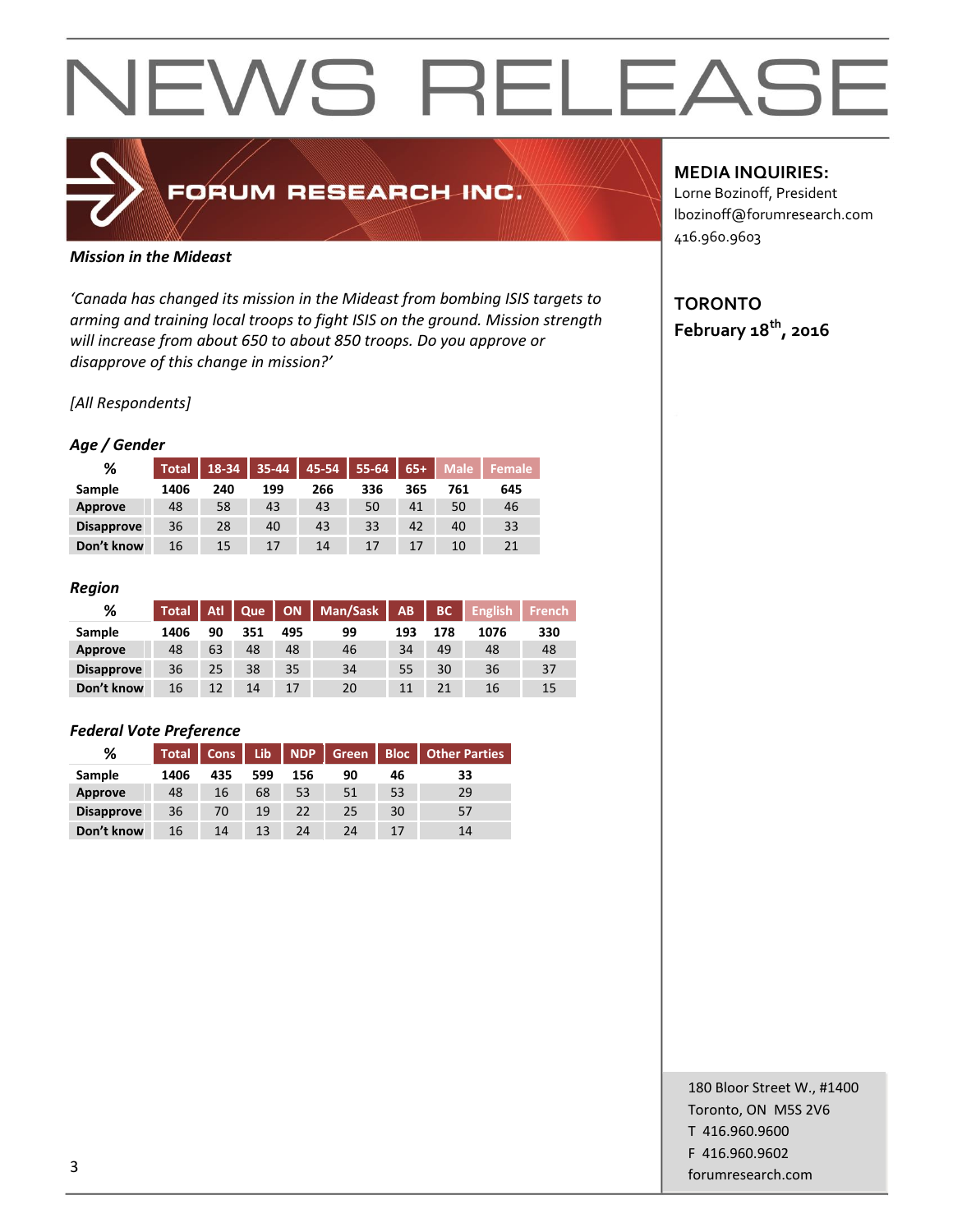#### *Coalition against ISIS*

*'What is the best way Canada can contribute to the coalition against ISIS?'*

FORUM RESEARCH INC.

#### *[All Respondents]*

#### *Age / Gender*

| ℅                                                               | <b>Total</b> | $18 -$<br>34 | $35 -$<br>44 | 45-<br>54 | $55-$<br>64 | $65+$ | <b>Male</b> | <b>Female</b> |
|-----------------------------------------------------------------|--------------|--------------|--------------|-----------|-------------|-------|-------------|---------------|
| Sample                                                          | 1406         | 240          | 199          | 266       | 336         | 365   | 761         | 645           |
| Continue bombing ISIS targets from<br>the air                   | 28           | 18           | 30           | 32        | 30          | 34    | 31          | 24            |
| Arming and training local troops to<br>fight ISIS on the ground | 27           | 27           | 21           | 25        | 33          | 28    | 29          | 24            |
| Humanitarian aid only                                           | 24           | 33           | 23           | 18        | 21          | 18    | 20          | 27            |
| Something else                                                  | 14           | 15           | 20           | 15        | 10          | 10    | 14          | 15            |
| Don't know                                                      | 8            | 7            | 6            | 10        | 7           | 10    | 5           | 10            |

| <b>Region</b>                                                      |              |     |     |     |          |     |           |                |               |
|--------------------------------------------------------------------|--------------|-----|-----|-----|----------|-----|-----------|----------------|---------------|
| %                                                                  | <b>Total</b> | Atl | Que | ON  | Man/Sask | AB  | <b>BC</b> | <b>English</b> | <b>French</b> |
| Sample                                                             | 1406         | 90  | 351 | 495 | 99       | 193 | 178       | 1076           | 330           |
| <b>Continue bombing ISIS</b><br>targets from the air               | 28           | 22  | 23  | 29  | 33       | 41  | 22        | 29             | 23            |
| Arming and training local<br>troops to fight ISIS on the<br>ground | 27           | 40  | 23  | 28  | 26       | 19  | 28        | 27             | 24            |
| Humanitarian aid only                                              | 24           | 19  | 32  | 19  | 21       | 20  | 27        | 21             | 32            |
| Something else                                                     | 14           | 13  | 11  | 17  | 11       | 15  | 16        | 15             | 12            |
| Don't know                                                         | 8            | 6   | 11  | 7   | 9        | 6   | 8         | 8              | 9             |

#### *Federal Vote Preference*

| ℅                                                               | <b>Total</b> | <b>Cons</b>    | Lib | <b>NDP</b> | Green | <b>Bloc</b> | <b>Other</b><br><b>Parties</b> |
|-----------------------------------------------------------------|--------------|----------------|-----|------------|-------|-------------|--------------------------------|
| Sample                                                          | 1406         | 435            | 599 | 156        | 90    | 46          | 33                             |
| Continue bombing ISIS targets from the<br>air                   | 28           | 59             | 14  | 13         | 12    | 21          | 29                             |
| Arming and training local troops to fight<br>ISIS on the ground | 27           | 12             | 39  | 27         | 22    | 31          | 15                             |
| Humanitarian aid only                                           | 24           | 9              | 25  | 36         | 45    | 29          | 29                             |
| Something else                                                  | 14           | 16             | 12  | 17         | 17    | 12          | 21                             |
| Don't know                                                      | 8            | $\overline{4}$ | 10  | 7          | 4     | 7           | 6                              |

#### **MEDIA INQUIRIES:**

Lorne Bozinoff, President lbozinoff@forumresearch.com 416.960.9603

#### **TORONTO February 18th, 2016**

180 Bloor Street W., #1400 Toronto, ON M5S 2V6 T 416.960.9600 F 416.960.9602 example to the contract of the contract of the contract of the contract of the contract of the contract of the contract of the contract of the contract of the contract of the contract of the contract of the contract of the